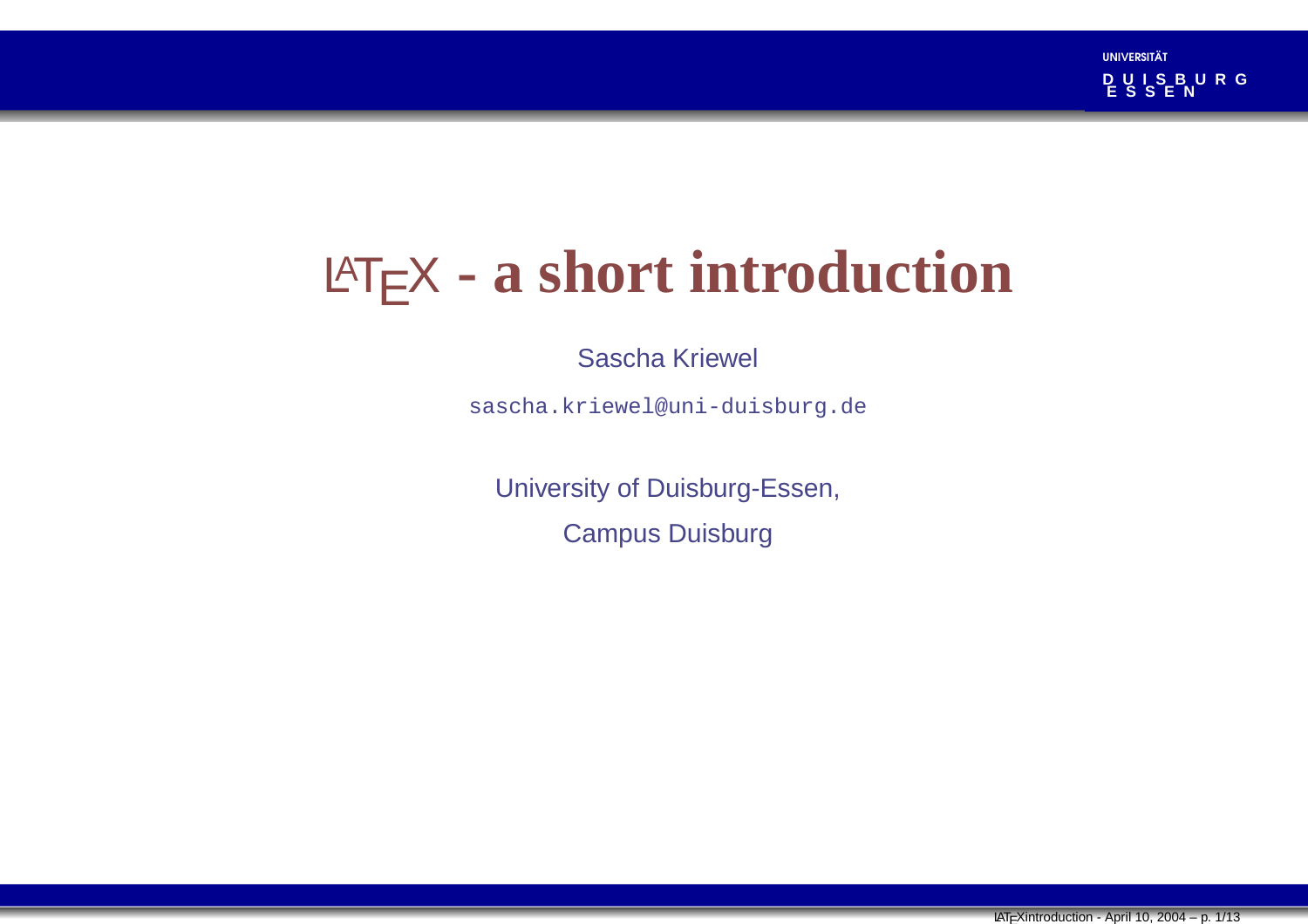- typesetting system for creating printer ready scientific texts (by Leslie Lamport)
- collection of macros and higher layer interface to the layout program  $Tr(X)$ Donald E. Knuth)
- contains predefined document classes and powerful commands
- $\Rightarrow$  concentrate on writing your text instead of formatting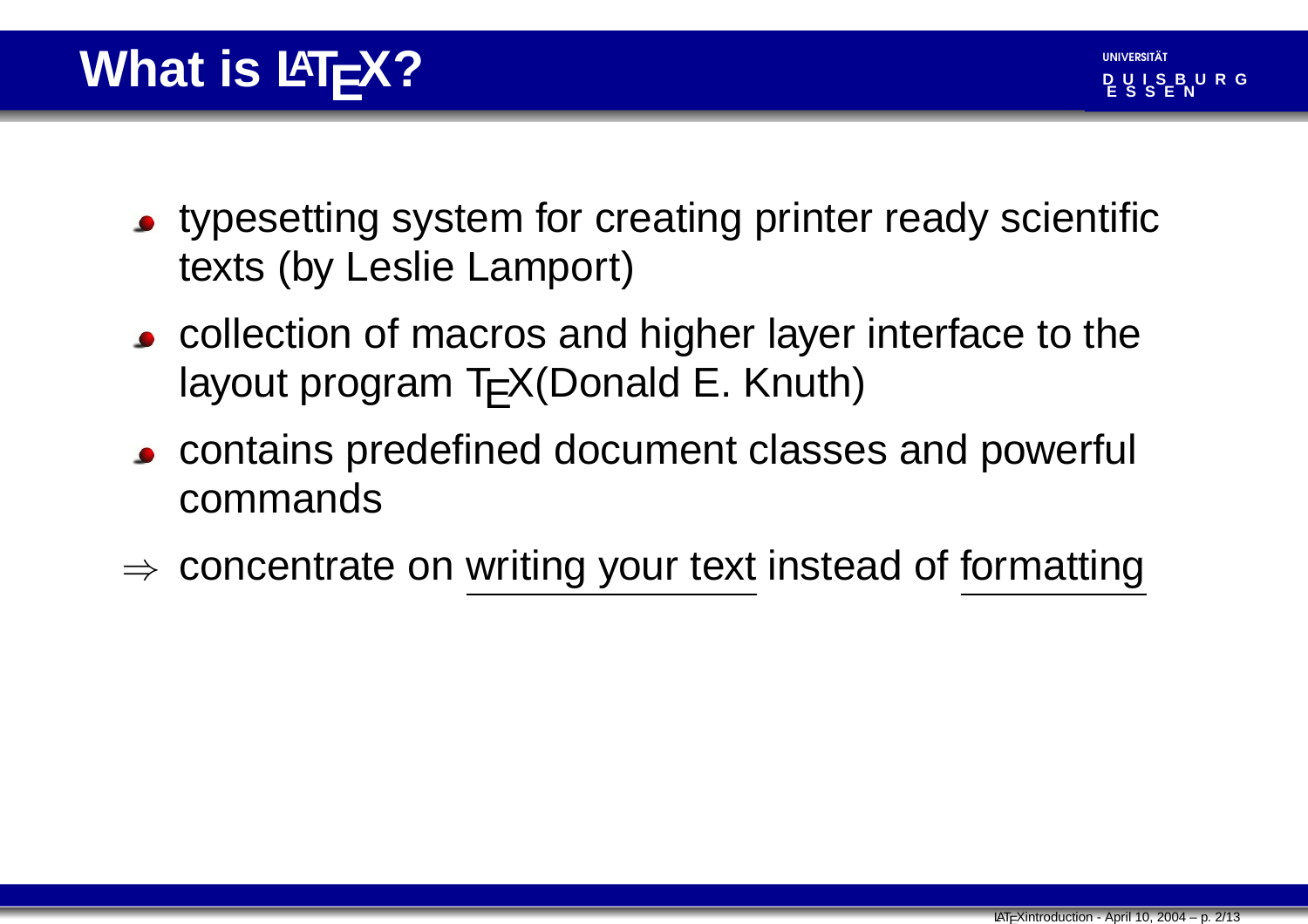#### **What do I need ? E S S E N**

#### an editor for plaintext:

emacs, vim, metapad (Windows)

- $\bullet$  or (optionally) a  $\angle$ Figure environment: TEXnicCenter (Windows), aucTFX for emacs
- a l<sup>a</sup>TEXdistribution:

 $teT<sub>E</sub>X$ ,  $mikT<sub>F</sub>X$  (Windows)

a graphic program to create PostScript or PNG images: xfig, the imagemagick suite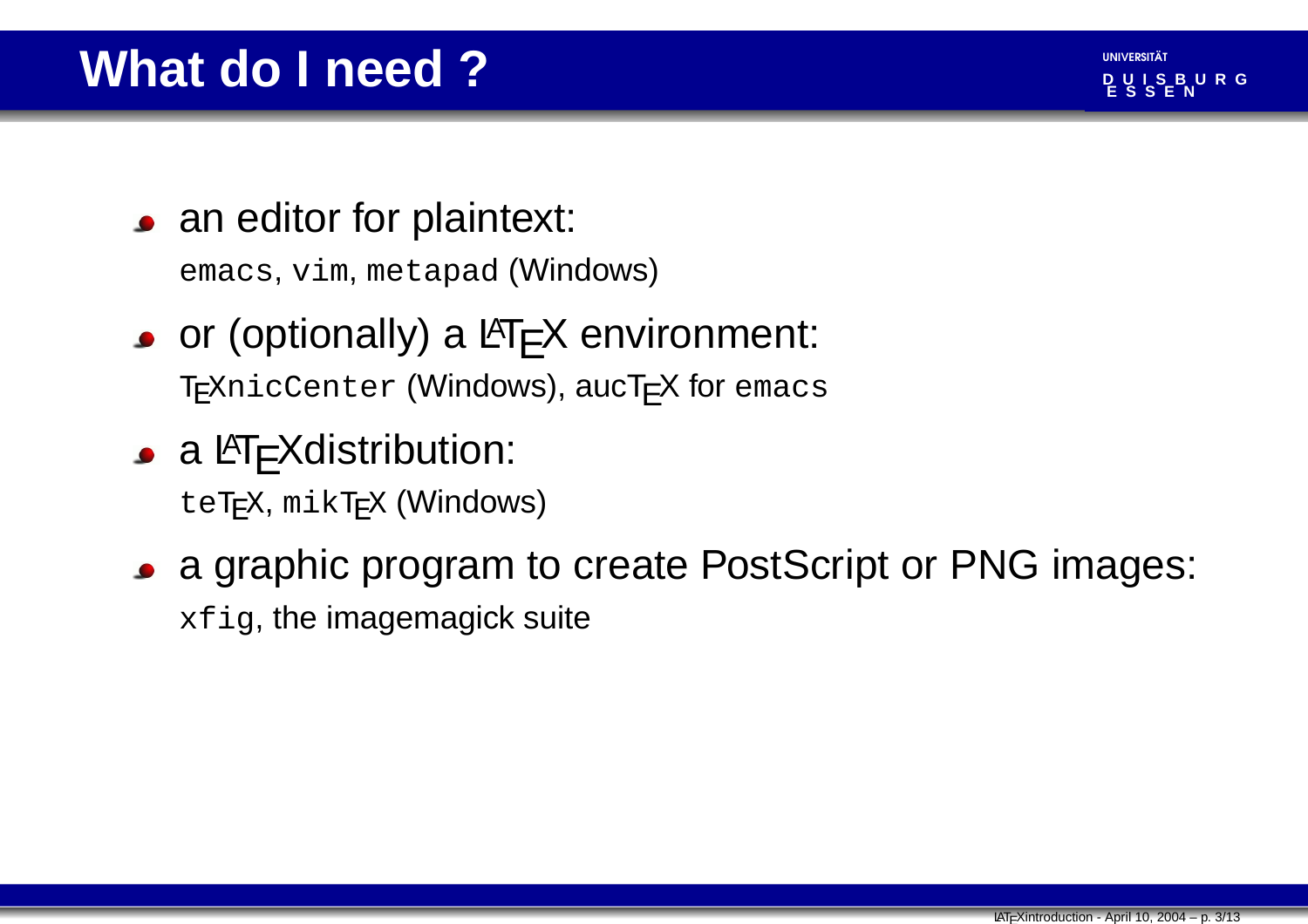

**latex: compiles source .<code>tex</code> fi le into preview format <code>dvi</code>** 

**bibtex:** creates bibliographic entries from output of initial latex run and <sup>a</sup> .bib file

**dvips:** creates printer format PostScript from dvi

**ps2pdf:** converts PostScript to PDF

**pdflatex:** compiles source . tex file into PDF

**xdvi:** preview .dvi

**gv, ghostview:** preview PostScript

**pspresent:** fullscreen PosttScript presentation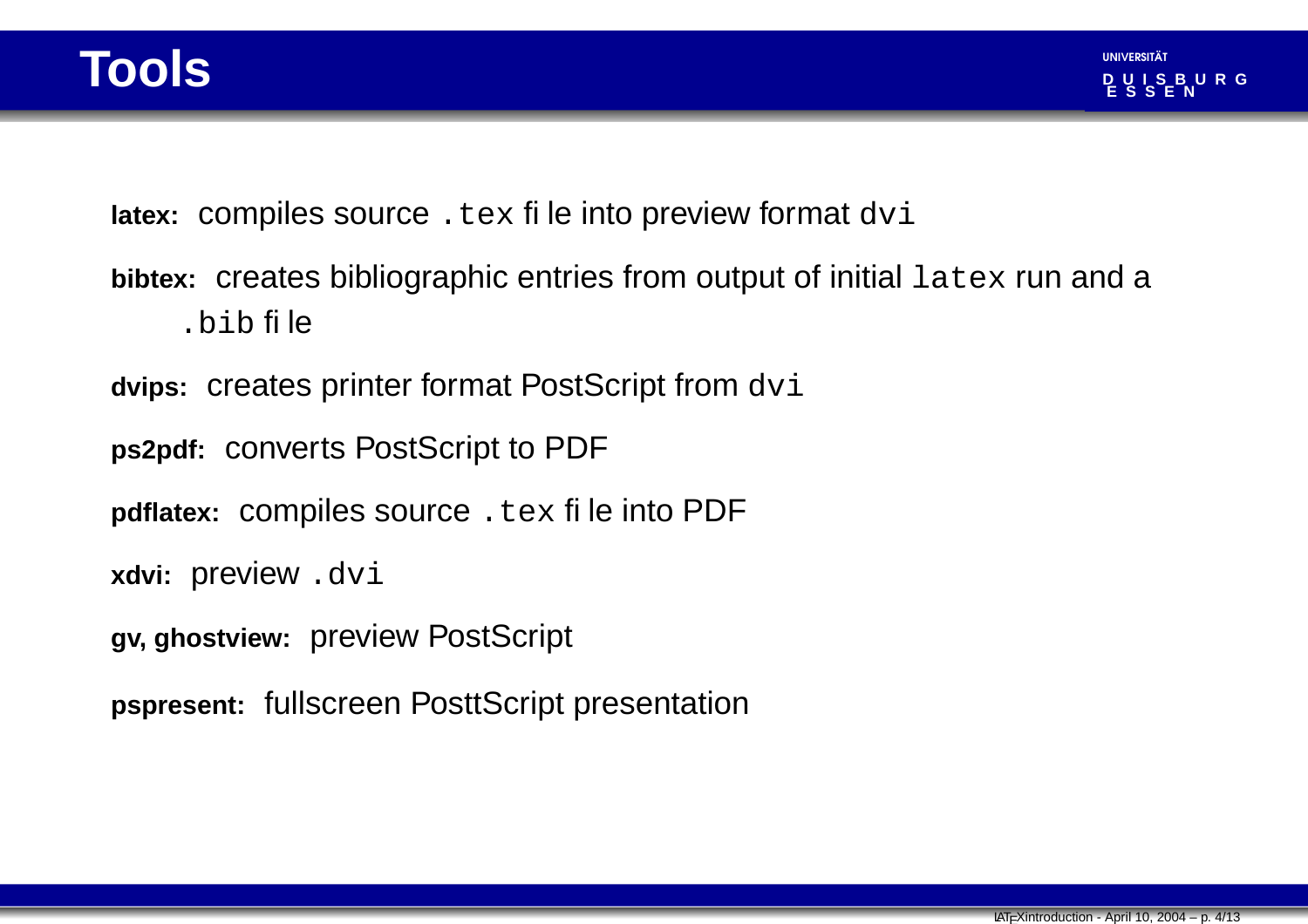### **A E S S E N typical LATEX run**

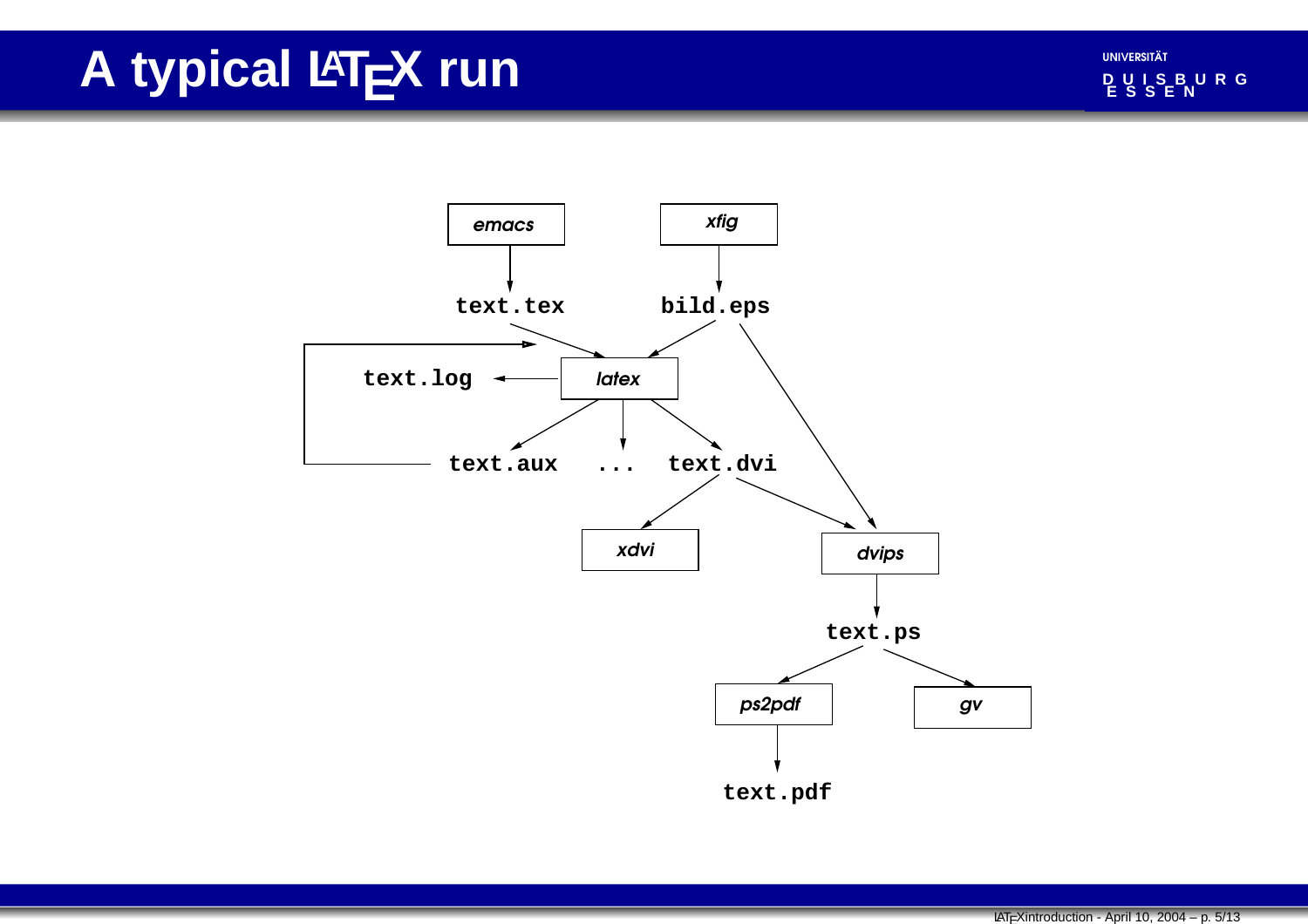### **How to compile your TEX source** the serve the second of  $\mathbb{E}_{S}^{\text{W}}$  is a vertex of  $\mathbb{E}_{S}^{\text{W}}$

- use C-c C-c from emacs to call latex, bibtex, dvips, ps2pdf, etc. with correct parameters
- from command line:

```
latex text
bibtex text
latex text; latex text
dvips -Ppdf text.dvi -o text.ps
ps2pdf text.ps
```
on errors: type h to get help, type <sup>x</sup> to stop compilation

UNIVERSITÄT

**D U I S B U R G**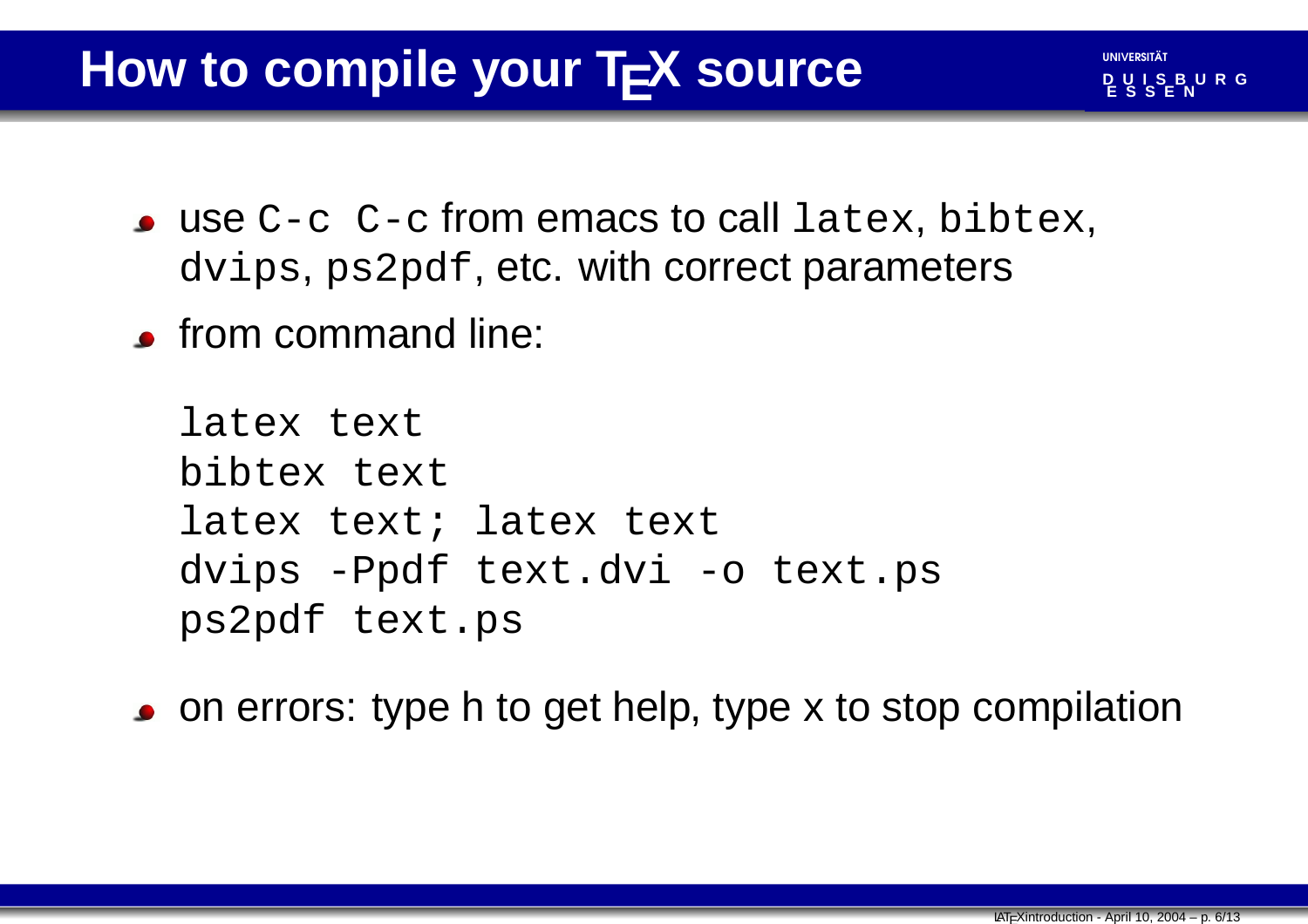UNIVERSITÄT**D U I S B U R G**

- the percentage sign (%) preceeds comments
- $\blacktriangleright$  ET<sub>F</sub>X commands start with a backslash (\)
- everything before  $\begin{cases} \text{document} \\ \text{is document} \end{cases}$ wide
- **first**  $\text{AT}_F X$ **command in file** \documentclass determines the overall style, e.g. letter, article, report, book, prosper (style for elaborate presentation slides, like these), etc.
- $\bullet$  \usepackage for loading extensions, e.g. for German language, umlauts, graphics, colors, etc.
- $\bullet$  text goes between \begin{document} and \end{document}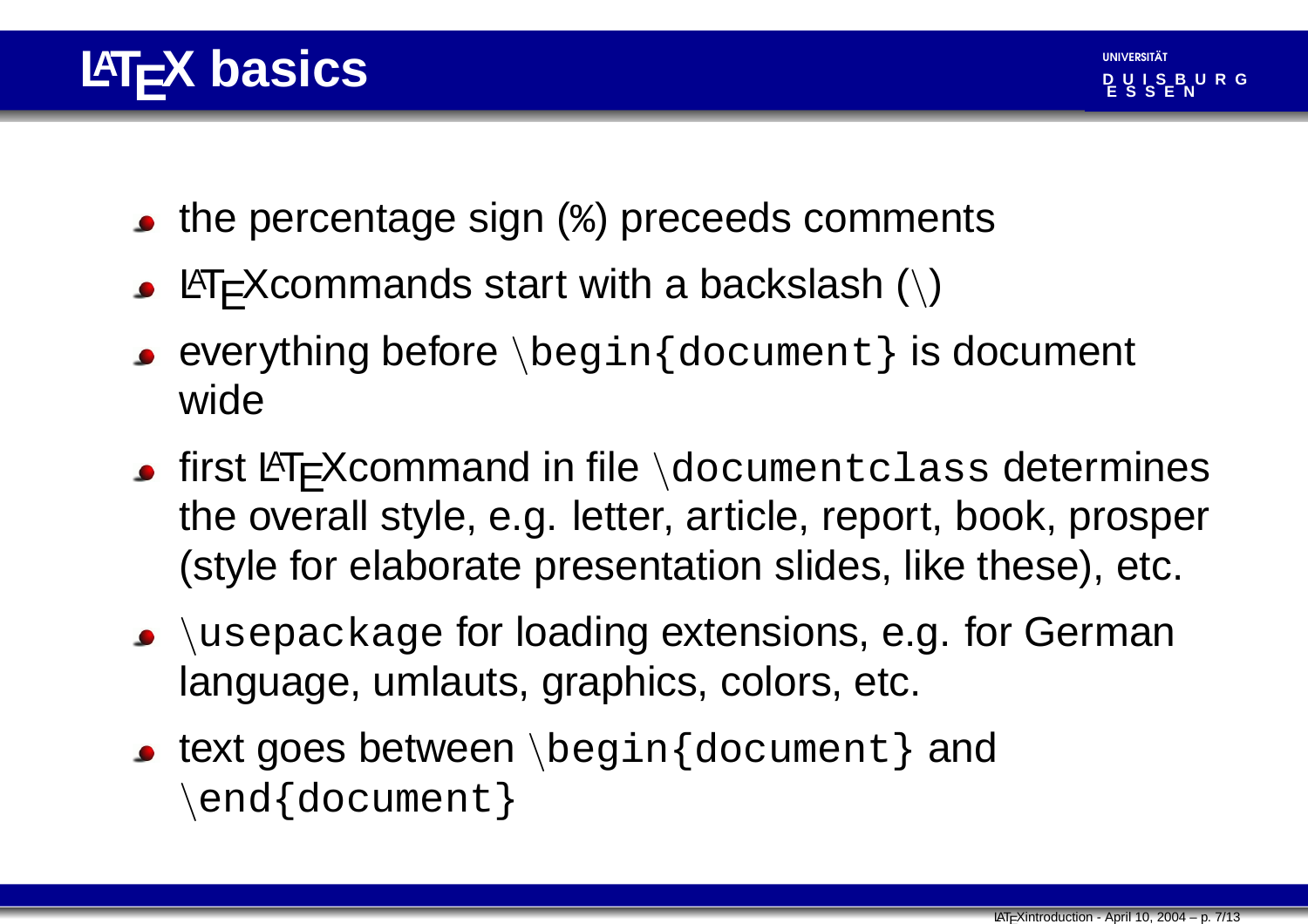## **A** small LATEX example **Example**

```
\documentclass[a4paper,10pt]{article}
\usepackage{german}
\usepackage[T1]{fontenc}
\usepackage[latin9]{inputenc}
\usepackage{hyphenat}
\usepackage{url}
\usepackage{ifpdf}
\ifpdf \usepackage[pdftex,bookmarks]{hyperref} \fi
\bibliographystyle{gerplainurl}
\sloppy
\title{A small sample \dots}
\author{My, myself, and I}
\date{\today}
\begin{document}
\maketitle
\tableofcontents
```

```
\end{document}
```
...

**D U I S B U R G**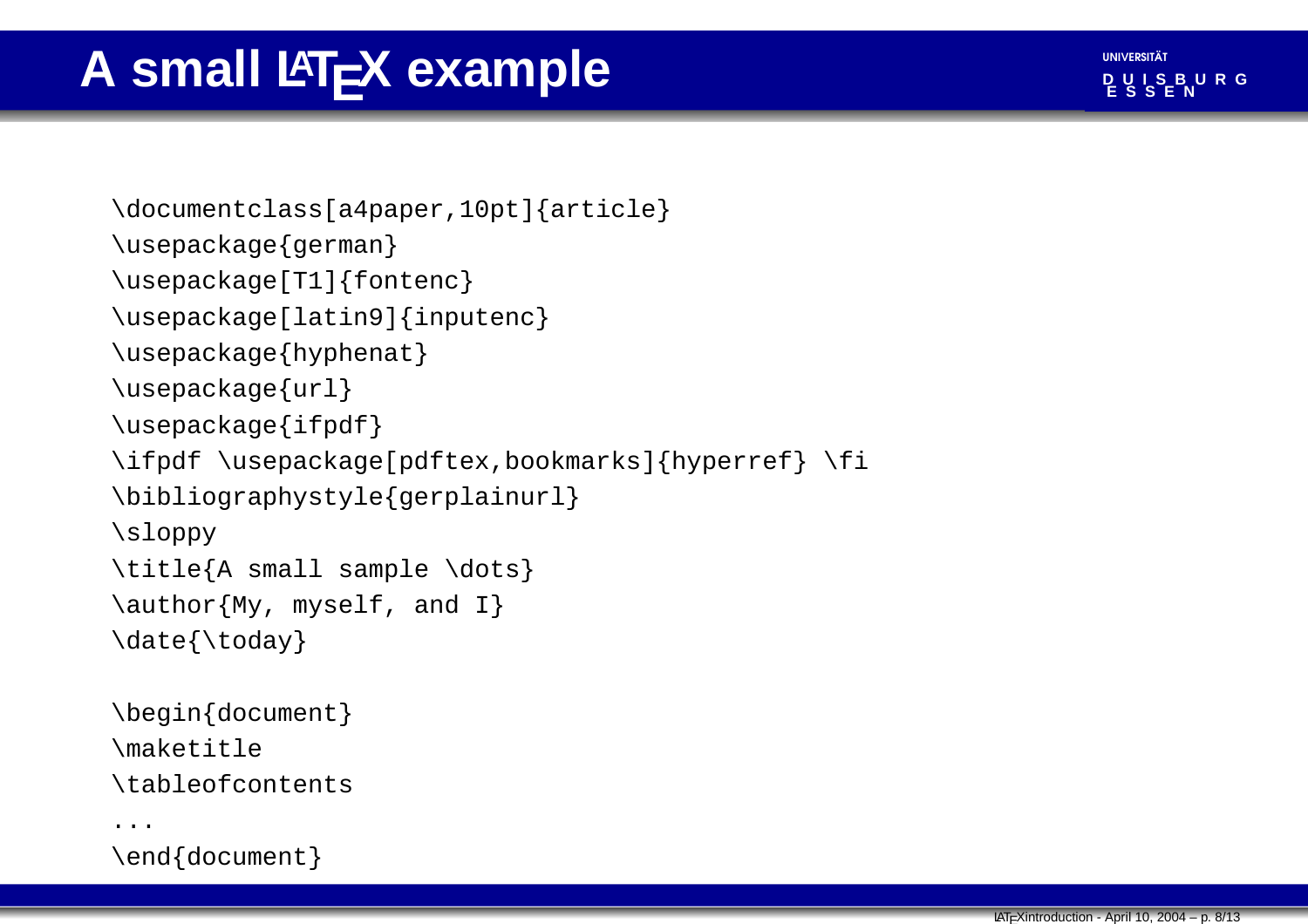```
UNIVERSITÄTD U I S B U R G
```

```
\chapter{title}
\section{...}
\subsection{...}
\subsubsection{...}
\appendix{...}
```
addition of a \* prevents numbering and inclusion in table of contents:

\subsection\*{...}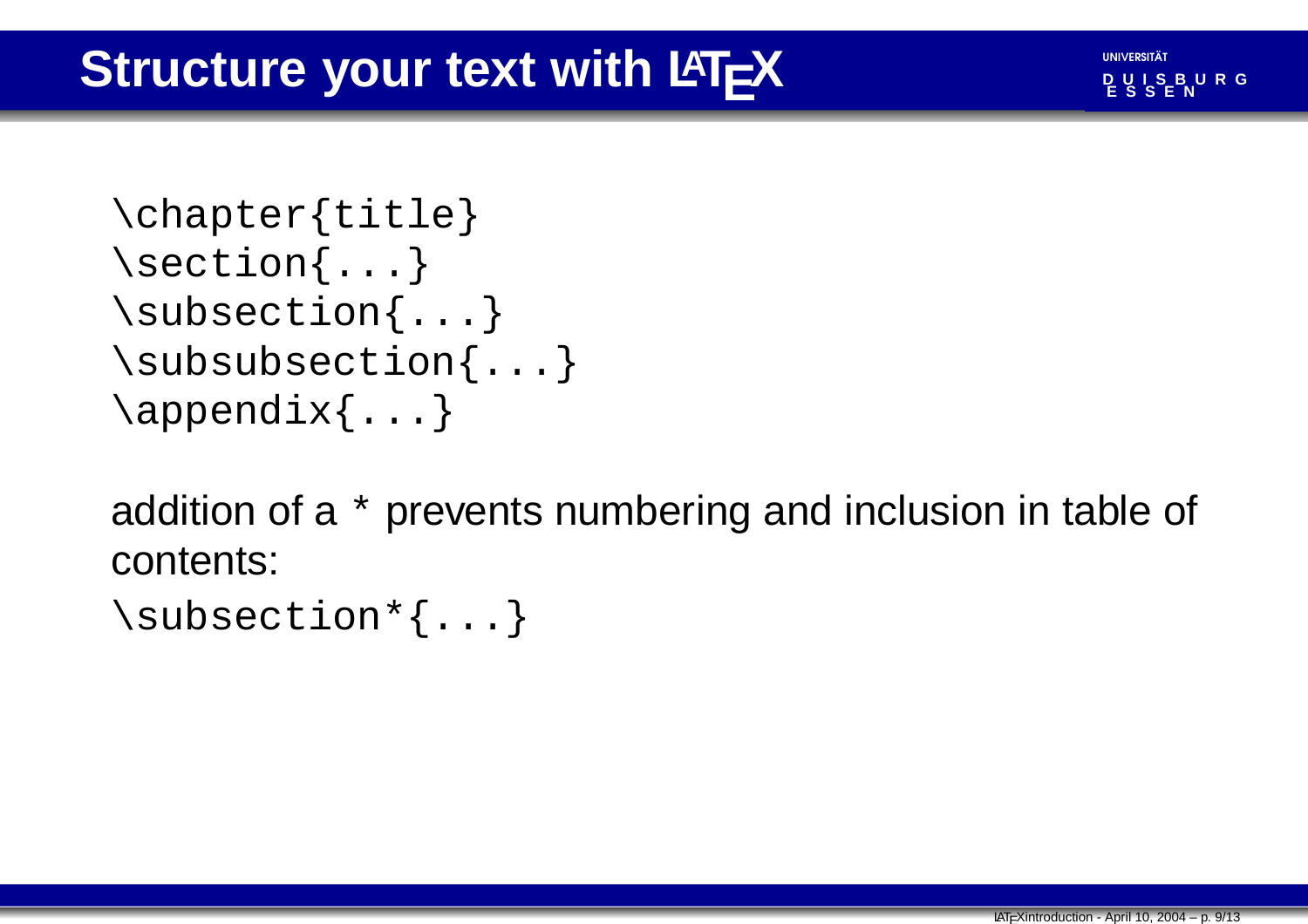#### **Marking up text with the substitution of the set of the substitution of the set of the set of the set of the set of the set of the set of the set of the set of the set of the set of the set of the set of the set of the**

- $\bullet$  Emphasis: {\em ...} or \textem{...}
- **O** Typewriter:  $\{ \mathbf{t} \dots \}$  or  $\text{textf} \dots \}$
- <code>Small Caps: {\sc  $\ldots\}$  or  $\texttt{\{...}\}$ </code>
- **Bold**: {\bf ...} or \textbf{...}
- *Italics*:  $\{\setminus\texttt{it}\dots\}$  or  $\texttt{\texttt{i}}\dots\}$
- Slanted:  $\{\s1 \ldots\}$  Or  $\text{tests1} \ldots\}$
- Sans Serif:  $\{\setminus \texttt{sf} \mid \ldots\}$  Or  $\texttt{test} \{ \ldots \}$
- Small:  $\{\mathrm{small. . . . }\}$
- . Large: {\large ...}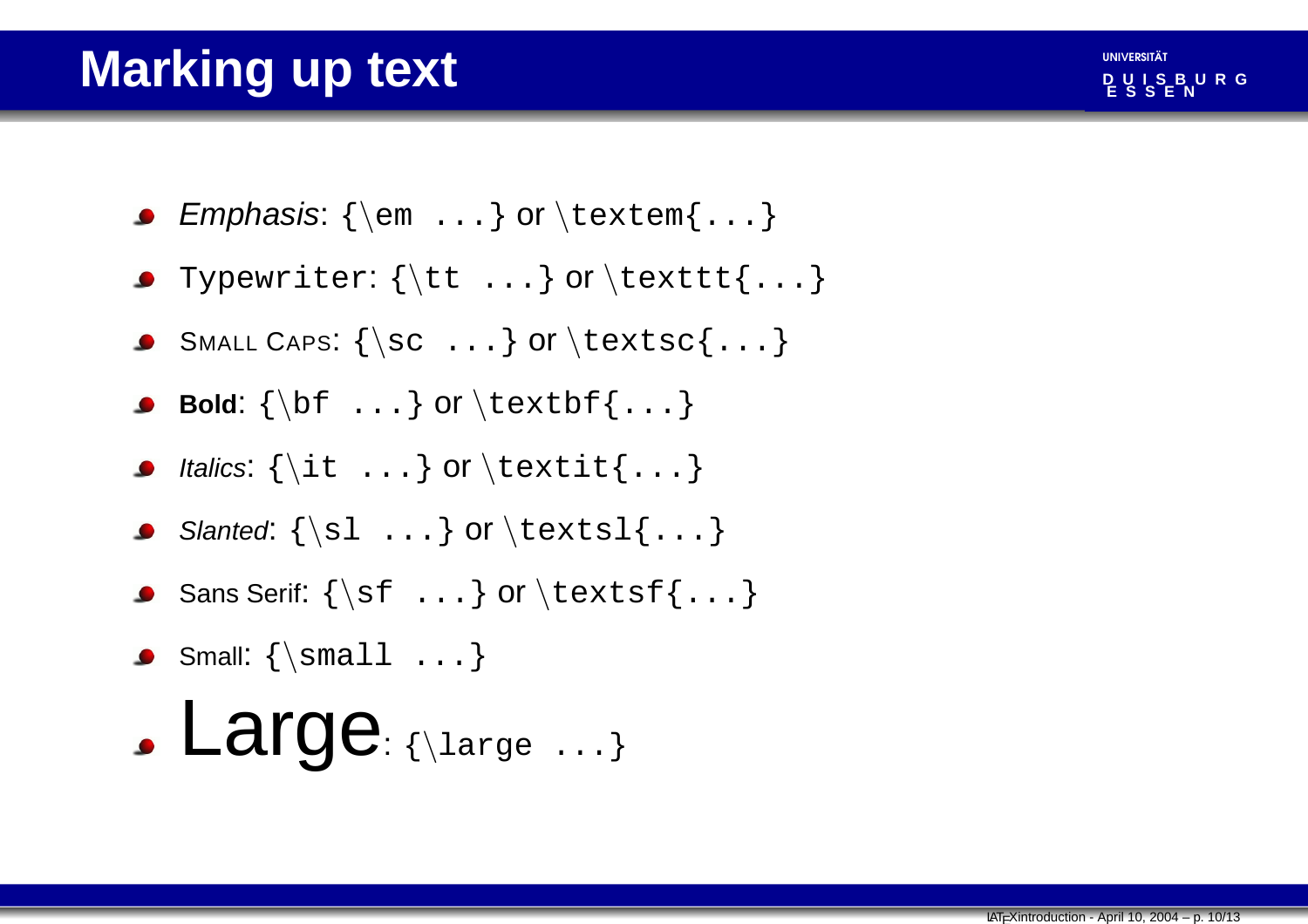- you need <sup>a</sup> .bib file with bibliographic records, e.g. our bibdb.bib
- citing other documents is done by citation key (from the .bib file): \cite{kriewel:01}
- bibtex will create <sup>a</sup> bibliography for you, if you add the \bibliography command at the end of the document
- there are several predefined styles for citations and bibliographies available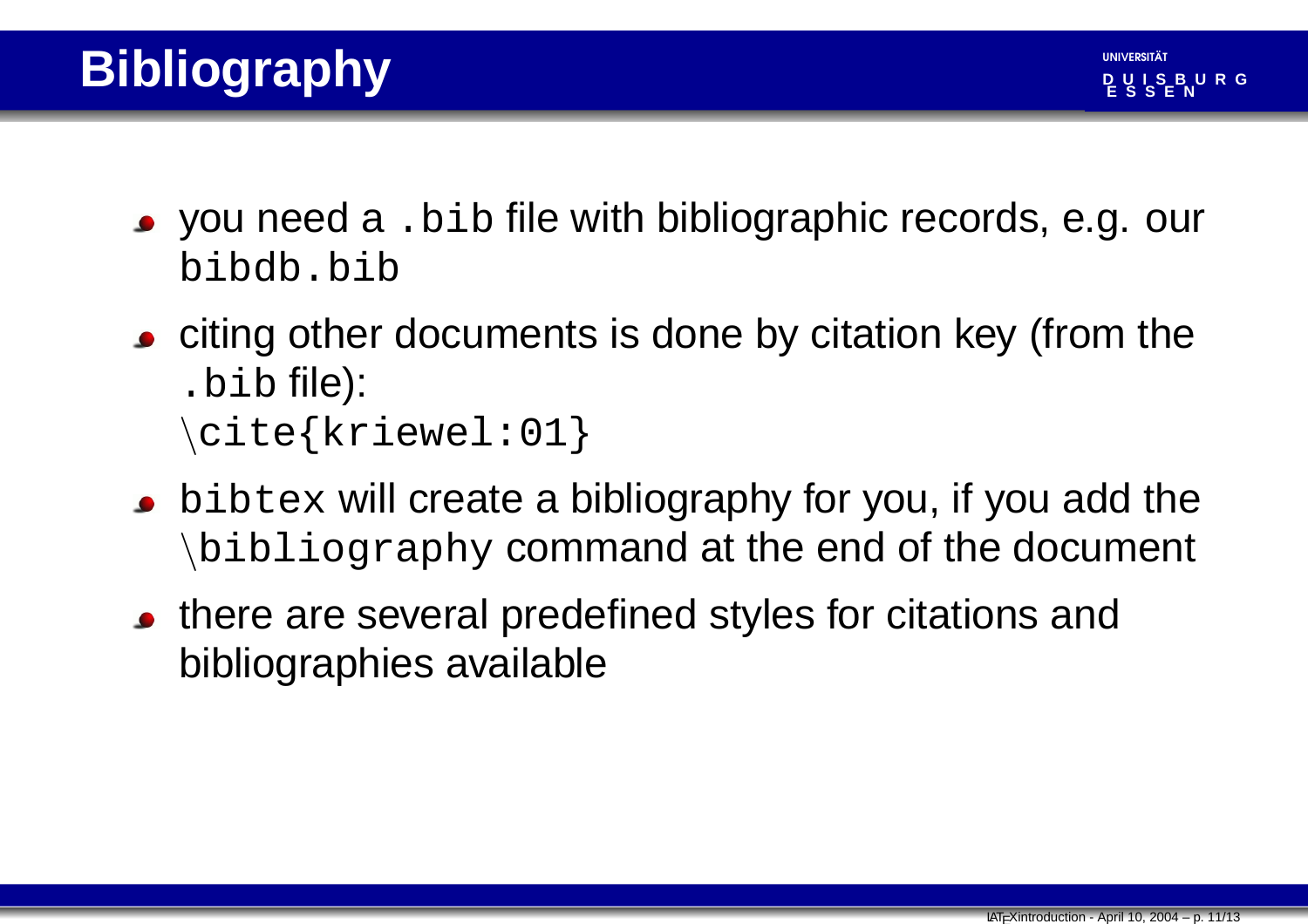

- A LT<sub>E</sub>X distributi[o]( )n for Windows: http://www.miktex.org  $\bullet$
- A LT<sub>E</sub>X edit[o]( )r/environment for Windows: http://www.texniccenter.org
- German LT<sub>E</sub>X user gr[o]( )up: http://www.dante.de  $\bullet$
- Internati[o]( )nal LAT<sub>E</sub>X user group: http://www.tug.org
- A LTEX course on the [w]( )eb: http://lefti.amigager.de/latex/main.tex
- The c[o]( )mprehensive T<sub>E</sub>X archive network: http://www.ctan.org
- A style for diploma theses:

http://www.is.informatik.uni-duisburg.de/teaching/material/diploma.tgz